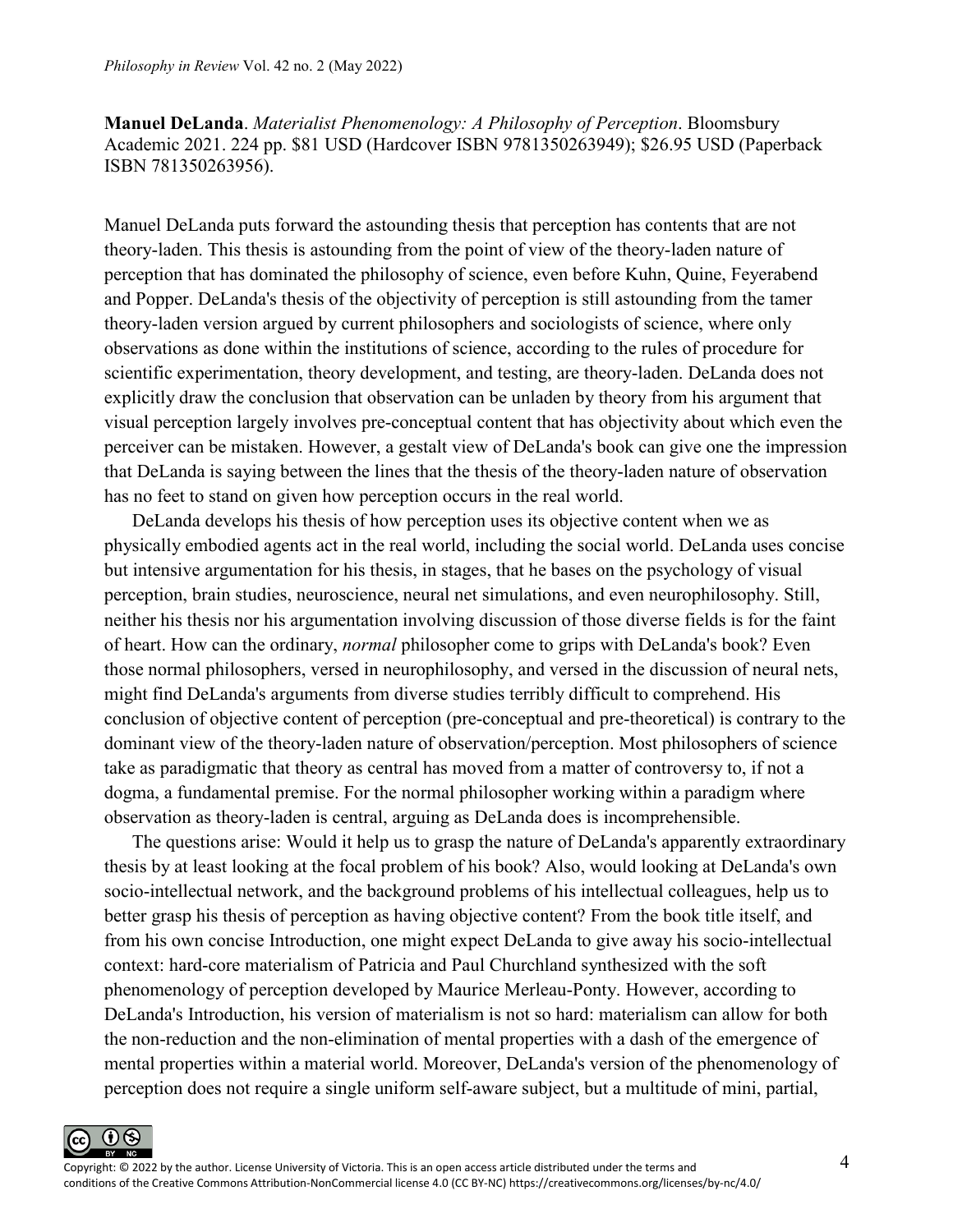consciousness-free modules working together to produce perceptions that have objective content regardless of our self-awareness of the perceptions. We see without having to realize what we are seeing for use in our actions; and often, though successful in our actions, we can make mistakes in our attempts to understand and verbalize what we see. At the least, if we can't put DeLanda's theory and argument within the ordinary context of hard-core materialism melded with soft-core phenomenology, what questions does DeLanda ask? In the Introduction, DeLanda seems to be posing a very specific and focused question where a quasi-scientific answer is expected. The question is: how did human visual perception evolve with the brain among our pre-human ancestors, as well as our early hominin forebears, before homo sapiens evolved with civilization and language? 'We spent hundreds of thousands of years as part of hunter-gatherer communities, with a material culture of stone tools and bound by egalitarian social norms but without linguistic abilities. If the content of the visual field was structured by language, how are we supposed to explain our survival in those conditions? We can acknowledge that our lives as hunter-gatherers did produce adaptations that are social in nature... but most of the brain machinery that underlies visual perception evolved prior to our becoming humans' (2). In other words, DeLanda, raises the specific question: How did hominins evolve the perceptual mechanisms that we currently use as homo sapiens?

One might think that only this question guides the concisely stated discussions and arguments of the four chapters of DeLanda's book, (1. The Contribution of the World, 2. The Contributions of the Body, 3. The Contributions of the Brain, 4. The Contributions of the Mind) and that DeLanda is basically sidestepping the problem that has guided the current view of most philosophers of perception/observation as theory-laden or at least linguistically shaped. Mind and thinking, continuously from Plato through to Kant, and forward into current cognitive science and linguistics, is inner speech. But how can mind and thinking occur in a material world? Even if visual perception is pre-conscious, pre-conceptual, and pre-linguistic, it occurs only in living things: stones don't see. DeLanda, apparently, avoids what has become the *hard problem* (in the terminology of David Chalmers). To think so would be a shortcoming of the reader—caught in the details of DeLanda's argumentation, where DeLanda seems to focus very narrowly on one single theme: perception pops up in the brain as a property and function of neural workings through the interaction of layers of neurons, and neuronally based modules that operate together without any self-awareness on the part of the perceiver. We see and then do, and mostly successfully without being able to say how nor why: how did the batter hit the ball without being able to consciously track the flight of the ball at over 90 mph?

However, DeLanda shows that his ultimate goal is to track a theoretical path through the material world which we, one day, will be able to explain with the use and further development of the tools forged in this book; how mind as a real property pops up through small material steps from and within the material world: 'we did not bother to show how we can go from the level of neural processing by mindless agents to the level of phenomenal experience. Bridging this gap constitutes the *hard problem* of consciousness... We fully accept the idea that the brain monitoring its own activity is the key to the solution to the hard problem' (129). But how to get there—how the